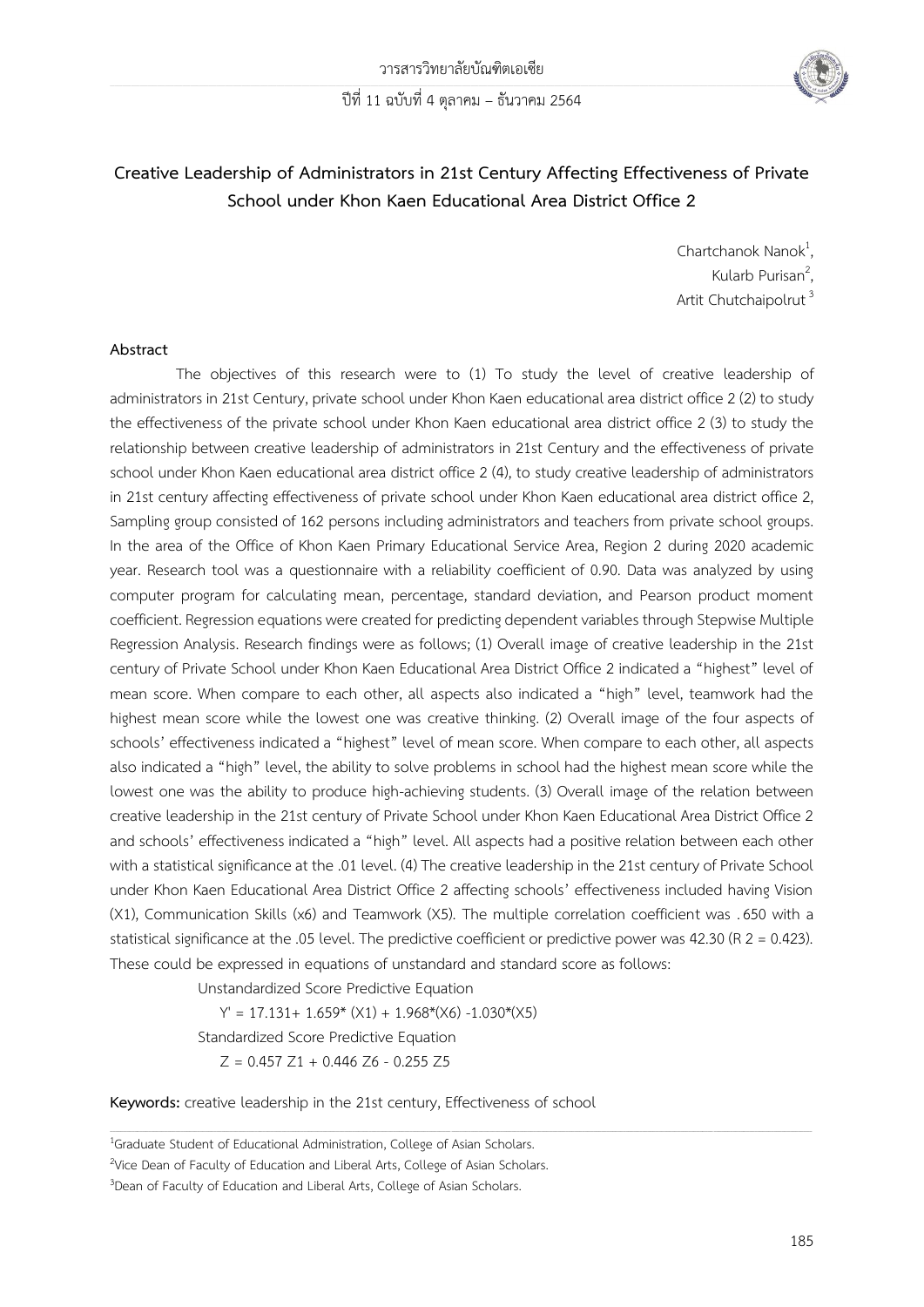

## **1. Introduction**

 The Ministry of Education has the primary responsibility of providing education to develop manpower to be competent and competent on the world stage. There is a production plan and manpower development. to increase competitiveness, it prepares the school-age population with the skills for 21st-century life, so administrators should have an accurate idea of their needs. and by the management guidelines of the agency as well as having guidelines for setting appropriate school education policies. to maximize the benefits of learners and all stakeholders or stakeholders (Office of the Education Council Secretariat, 2015)

 An educational institution is a social institution in the creation and development of human resources in society to be qualified personnel with a mission that is critical in its operations. Organize education by the nation's aspirations, which will lead to the development of the organization to be a learning organization. However, that educational institutions will be able to operate effectively. Educational institutions need to adjust the paradigm to be in line with being a learning organization. Factors affecting the quality of teaching and learning management and success in school administration depend on the administrators of the school. Especially in Thai society in the 2 1 st century, the quality and efficiency of Thai education will be related and vary according to the leaders. At the educational institution level, the leader is the administrator of the educational institution itself (Worapat Phucharoen, 2004).

 The leadership of Century 2 1 Education must be accurate and consistent with the changing context. The most important thing is to educate the future people to need to create leaders is to have the ability to set a vision. Promote teamwork Conducting oneself as a good model with knowledge can solve problems, can prioritize or capture the main points of the problem and communication Communicate clearly with appropriate language and gestures. In addition, being a leader in the 21st century requires creative thinking to effectively develop an educational institution to become a quality school. Build an organization to be a learning organization making the school become an international standard school and prepare to enter the 21st century in the future (Victor Panich, 2015)

 But from the state of education management of private school groups In the area of the office of Khon Kaen Primary Educational Service Area, at present, it was found that Overall, there are many academic problems. This was caused by the lack of skilled personnel and lack of good mechanisms to promote, support, supervise and monitor the school's academic work, thus affecting the quality of learners.

 For this reason, the researcher is interested in studying the creative leadership of school administrators in the 21st century that affects the effectiveness of private school groups. In the area of the Office of Khon Kaen Primary Educational Service Area 2, for educational institution administrators to have creative leadership in administration and to have modern advancements in the 21st-century world and to be able to perform well in administration and answer the question of developing schools and organizations to be efficient and effective which this research uses survey research.

### **2. Objectives**

 (1) To study the level of creative leadership of administrators in 21st Century, private school under Khon Kaen educational area district office 2

 (2) to study the effectiveness of the private school under Khon Kaen educational area district office 2

 (3) to study the relationship between creative leadership of administrators in 21st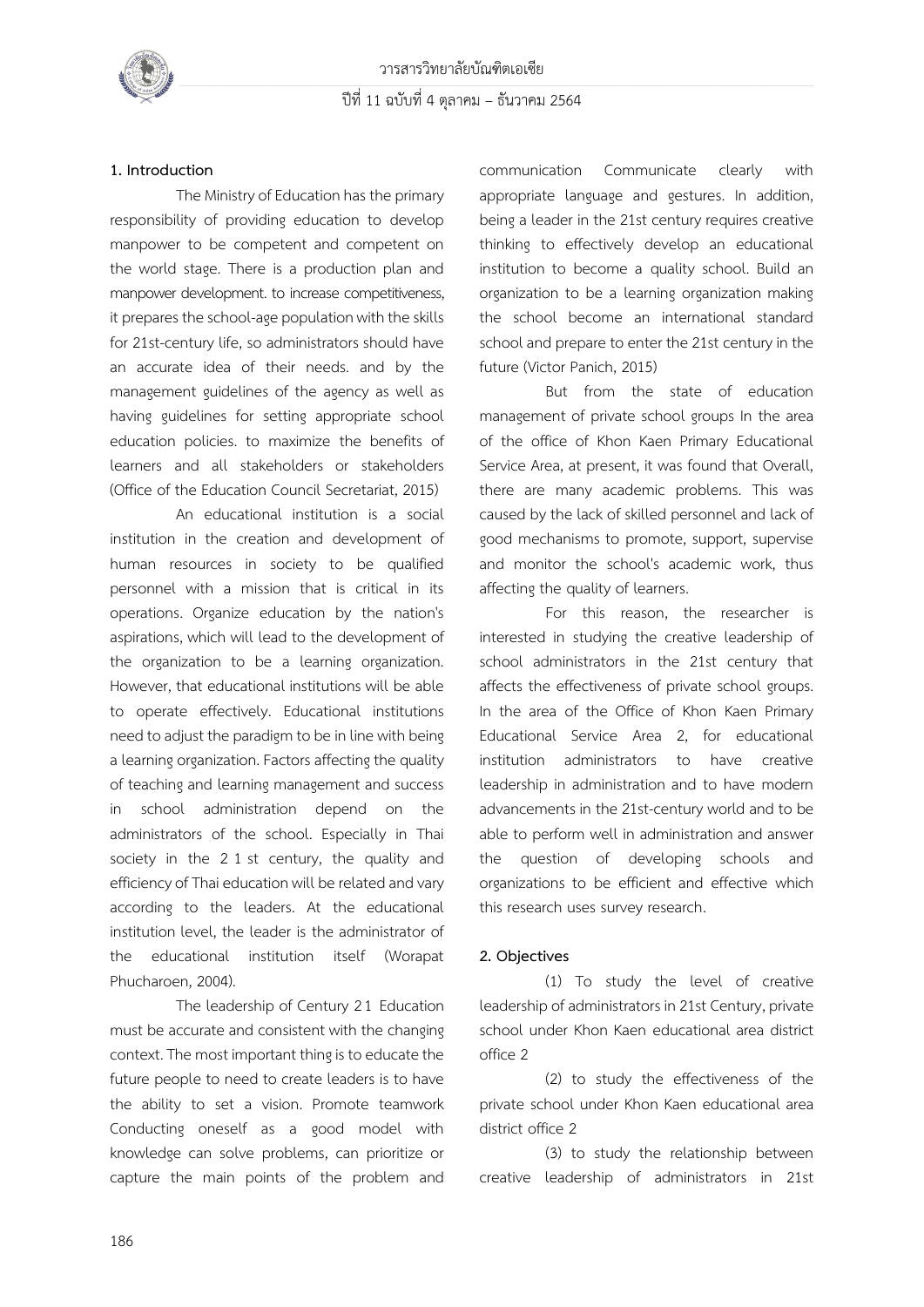

Century and the effectiveness of private school under Khon Kaen educational area district office 2

 (4) to study creative leadership of administrators in 21st century affecting effectiveness of private school under Khon Kaen educational area district office 2

## **3. Concepts, theories, and related research Creative Leadership**

The researcher has synthesized elements from 11 researchers, namely Kwanruthai Phusara (2019), Natchanan Pulkaew (2015), Kritsaphon Amranan (2016) , Duangkhae Khamnok (2016), Phonthip Pankong (2016), Montha Sirawong (2016, Supap Ritbamrung (2013), Delich & Broneyn (2010), Palus & Horth (2005), Mungkasem (2001) and Robinson (2000) and it can be seen that there are 5 components of creative leadership that is the theoretical framework derived from synthesis: 1) vision 2) Individuality consideration 3) Flexibility and adaptability 4) Creativity 5) Teamwork

### **Leadership in the 21st Century**

The researchers synthesized elements from 10 academics and researchers: Toastmaster (2013), CDPI (2013), Reimer (2013), Williams (2014), Brunson (2014), Kabyemera (2014). , Shalom (2014), CCL (2014), Podolny (2015) and NASSP (2015), and it can be seen that there are three components of the synthesized theoretical framework of creative leadership. Elements are 1) communication skills 2) teamwork 3) creativity.

## **Creative Leadership in the 21st Century**

 From the synthesis of elements of creative leadership and 21st century leadership from academics and researchers. It can be seen that there are 6 components of creative leadership in the 21st century that are theoretical framework derived from synthesis to define the conceptual framework in this research as follows: 1) vision 2) Individuality consideration 3) Flexibility and adaptability 4) Creativity 5) Teamwork 6) Communication skills.

#### **School effectiveness**

 Mott (1972, cited in Somchit Choosrivas, 2019) had an idea of whether the school would be effective or not. It is often considered an academic achievement. in which learning achievement is only one part. Among all ideas, whether a school is effective or not depends on 1) Productivity 2) Positive Attitude 3) Adaptability 4) Flexibility.

## **4. Methodology**

 This research uses a survey research methodology to study creative leadership of administrators in 21st century affecting effectiveness of private school under Khon Kaen educational area district office 2, with details as follows:

 1 . The population used in the research. The population used in this research were school administrators and teachers of private school under Khon Kaen educational area district office 2, the number of 10 schools, 286 persons.

 2 . Sampling group using Krejcie & Morgan's (1970) tables, was sampled 162 persons out of 286 persons and used a simple random sampling method (lottery). school sample group

 3. The variables used in the research The primary variables were the creative leadership variables of the century 21 of the school administrators, from 21 researchers, namely Kwanruthai Phusara (2019), Natchanan Pulkaew (2015), Kritsaphon Amranan (2016), Duangkhae Khamnok (2016), Phonthip Pankong (2016), Montha Sirawong (2016, Supap Ritbamrung (2013), Delich & Broneyn (2010), Palus & Horth (2005), Mungkasem (2001), Robinson (2000), Toastmaster (2013), CDPI (2013), Reimer (2013), Williams (2014), Brunson (2014), Kabyemera (2014). , Shalom (2014), CCL (2014), Podolny (2015) and NASSP (2015), it can be seen that there are 6 variables were 1) Vision 2) Individualized Consideration 3) Flexibility 4) Creativity 5) Teamwork 6) Communication skill and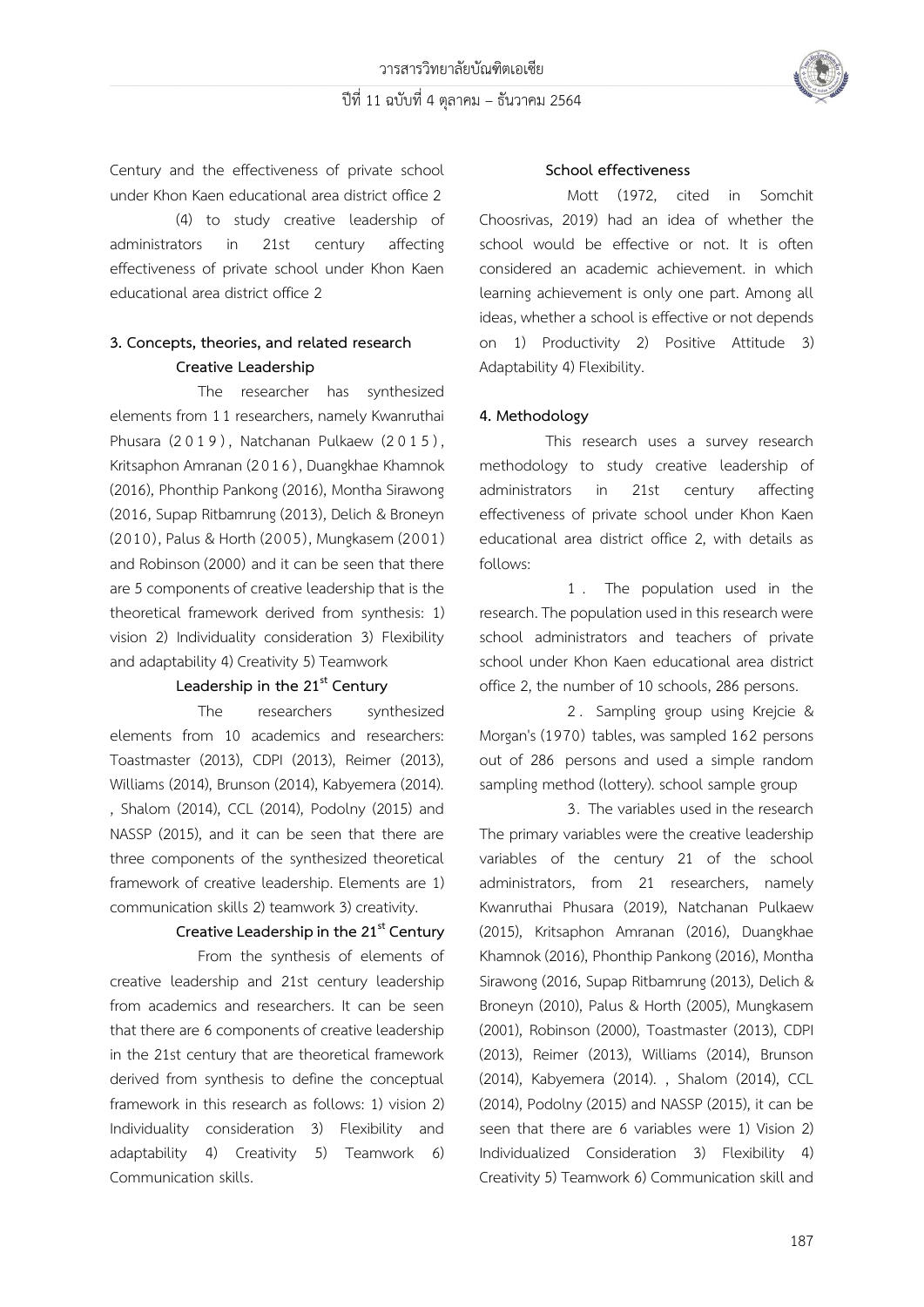

the dependent variable was Effectiveness of school and the dependent variable was Effectiveness of school.

4. Data analysis: computer program for calculating mean, percentage, standard deviation, and Pearson product moment coefficient. Regression equations were created for predicting dependent variables through Stepwise Multiple Regression Analysis.

 5. Research tool was a questionnaire which is divided into 3 parts as follows:

 Part 1 The questionnaire on the status of the respondents is a checklist form.

 Part 2 The creative leadership of administrators in 21st Century Questionnaire characteristics are the rating scale.

 Part 3 School Effectiveness Questionnaire characteristics of the instrument are the rating scale.

### **5. The results of the study**

 1) School administrators of private school under Khon Kaen educational area district office 2, there was creative leadership in the 21st century, with the overall six aspects at the level of "highest" ( $\bar{x}$ = 4.51) when considering the mean for each aspect. Sorted from the highest average in order are: teamwork ( $\bar{x}$  = 4.67), communication skills  $(\bar{\mathcal{X}}=4.63)$ , flexibility and adaptability  $(\bar{\mathcal{X}}=4.56)$ , vision ( $\bar{x}$ =4.51) and Individual consideration ( $\bar{x}$ = 4.47) for creativity has the last average ( $\bar{x}$ =4.26).

 2) The effectiveness of private school under Khon Kaen educational area district office 2, the overall four aspects were at the "highest" level ( $\bar{x}$ = 4.58) when considering the mean for each aspect. Sorted from the highest average, respectively, were ability to solve problems in school (  $\bar{x}$  = 4.70), the ability to change and develop schools ( $\bar{x}$  = 4.60), and the ability to develop students to have a positive attitude ( $\bar{x}$ = 4.53) for productivity, high-achieving students had the last average ( $\bar{x}$ = 4.48).

 3 ) The relationship between creative leadership in the 2 1st century of private school under Khon Kaen educational area district office 2, all aspects were positively correlated. When considering the correlation coefficient in each aspect, it was found that the creative leadership in the century 2 1 of the school administrators The aspect with the highest correlation was in the aspect of having vision (r=.573) and followed by Communication skills  $(r=.5 6 3)$ , individual consideration ( $r = .533$ ), flexibility and adaptability  $(r = .524)$ , creativity (r=.465). and the aspect with the lowest correlation was teamwork (r=.354).

 4) Creative leadership of administrators in 21st century affecting effectiveness of private school under Khon Kaen educational area district office 2, which were vision (X1), communication skills (x6 ) and teamwork (X5 ) , the multiple correlation coefficient was .650 ( $R = .650$ ), which was statistically significant at the .0 5 level, had a predictive coefficient or predictive power of 42.30 percent (R2 =  $0.423$ ), which was written as an equation in the form of a raw score. and standard scores are as follows:

Unstandardized Score Predictive Equation  $Y' = 17.131+ 1.659* (X1) + 1.968*(X6) -1.030*(X5)$ Standardized Score Predictive Equation

 $Z = 0.457 Z1 + 0.446 Z6 - 0.255 Z5$ 

### **6. Discussion of results**

 1) From the research results, it was found that private school administrators In the area of

Khon Kaen educational area district office 2, there is a creative leadership in the 21st century, with the overall 6 aspects being at the "highest" level.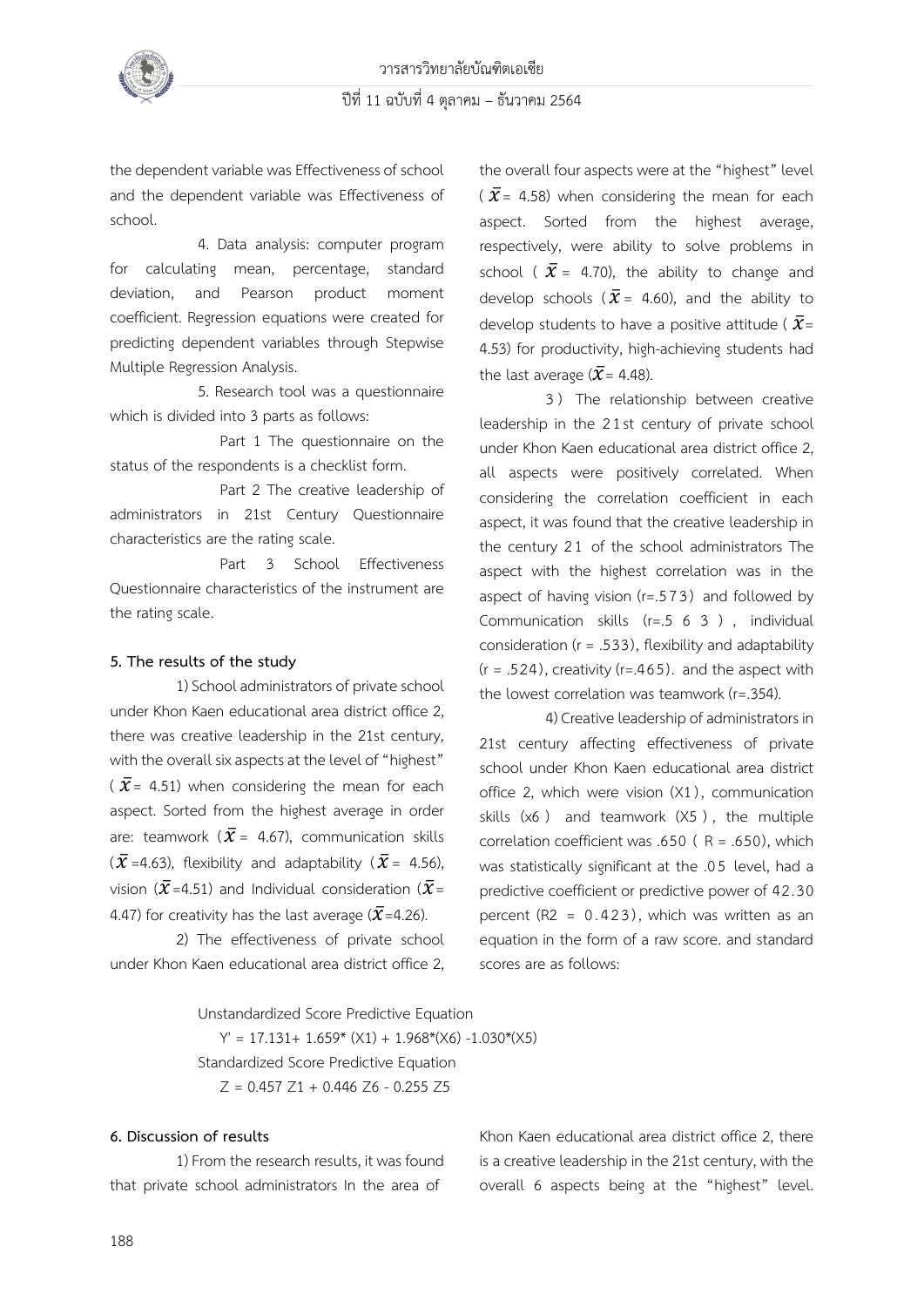

Private school under Khon Kaen educational area district office 2, training, meetings, seminars were organized for administrators of educational institutions to create knowledge and understanding about the administration of educational institutions by the policy of the Office of the Basic Education Commission that emphasizes on integrated operations There is decentralization and management according to good governance. Teachers and educational personnel with quality standards are developed. and provide opportunities for all sectors to participate in educational management This is consistent with the research of Krisaphol Amranan (2016) titled Study of Creative Leadership of Educational Institution Administrators in 8 1 Mae Wong District under Nakhon Sawan Primary Education Service Area Office 2 . Creative Leader of School Administrators in Mae Wong District Under the Office of Nakhon Sawan Primary Educational Service Area 2, the overall picture is at a high level. And in consistent with the research of Duangkhae Khamnok (2016) has studied the creative leadership of school administrators. under the district office, Nakhon Ratchasima Primary Education Region 6 found that the creative leadership of educational institute administrators Under the Office of Nakhon Ratchasima Primary Educational Service Area 6 , overall and in every aspect at a high level.

 2) From the research results, it was found that the effectiveness of private school under Khon Kaen educational area district office 2, the overall of the four aspects was at the "highest" level, probably because the students were able to study on their own. There is a quick access source of information. Be aware of the changes in the current society, as well as the administrators and teachers together to solve the problem of unwanted behavior of students. Train students to be able to face a variety of situations appropriately. In addition, teachers have developed innovations and new teaching materials. continuously, Therefore,

the effectiveness of the school is at the highest level. This is in line with the research of Rutairat Boon-In (2016). The study of factors affecting the effectiveness of schools under the Chonburi Primary Educational Service Area Office 1 found that school effectiveness Under the Office of Chonburi Primary Educational Service Area 1 , overall and individual items are at a high level. Consistent with the research of Chonchai Srichiang (2016) , a study of the organizational climate affecting the effectiveness of private schools in Suphanburi found that the overall effectiveness of the private schools in Suphanburi province was at high level.

 3) From the research results, it was found that creative leadership in the 21st century and the effectiveness of private school under Khon Kaen educational area district office 2, the overall positive relationship was at a moderate level. statistically significant at the .0 1 level when considering the correlation coefficient in each aspect. The aspect with the highest correlation was the aspect with the vision (r=.573) and the aspect with the lowest correlation was teamwork (r=.354). has the highest correlation coefficient This may be because School administrators of private schools express a vision of the future that leads to change for the better. Raising awareness and communicating visions to teachers and stakeholders leading to concrete practice and seeing the value of the vision, encouraging teachers and personnel to be motivated to work to achieve the vision of the school with full knowledge and ability, In addition, they can act as a role model in building shared values of the organization. to raise the morale of personnel perseverance Commitment to work that consistently leads to success This is in line with the research by Supap Ritbamrung (2013) titled Creative Leadership of School Administrators Affecting School Effectiveness under the Education Service Area Office Secondary School District 3 0 found that the relationship between creative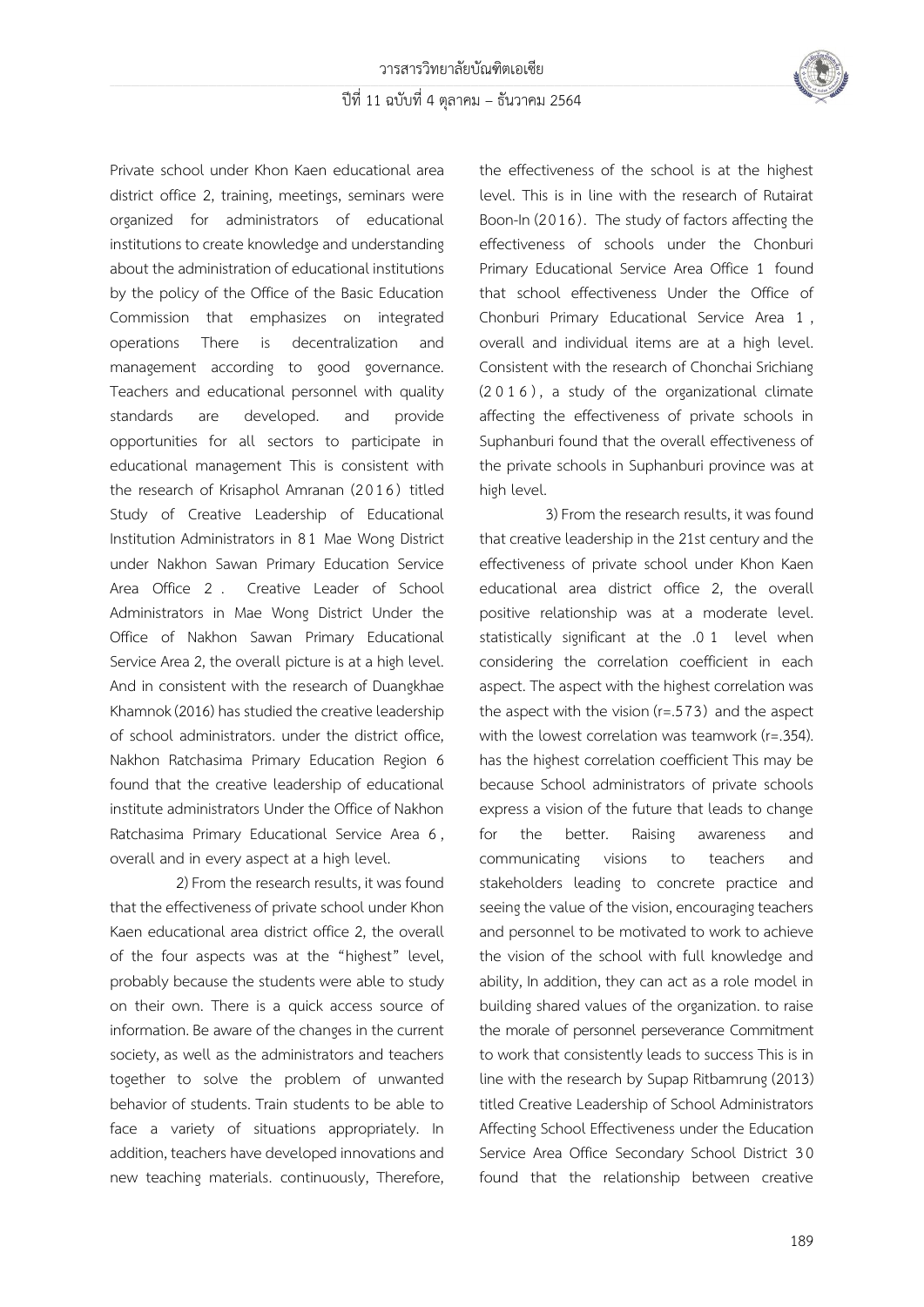

leadership of school administrators and the effectiveness of the school Under the Office of Secondary Education Service Area 30, overall, the relationship value was at a high level. All aspects showed a statistically significant positive correlation at the .01 level.

 4) From the forecast equations show that the effectiveness of the school There will be a relationship with the creative leadership in the 21st century of private school under Khon Kaen educational area district office 2. The other three variables are: vision (X1), communication skills (x6), and teamwork (X5). show the importance and the necessity of developing such characteristics to be inherent to all administrators of educational institutions which will lead to the success of the educational institutions and continual development for the other three variables of individuality  $(x2)$ , flexibility, and adaptability  $(x3)$ , and creativity (x4 ) , were excluded from the equation. Since the correlation test was not statistically significant. thus, showing that the best and most appropriate early variable to make a group of private school under Khon Kaen educational area district office 2, to be effective of only 3 primary variables.

### **7. Summary and Suggestions**

 1. Suggestions for applying the results of the study

 1.1 School administrators, should be developed in the field of creativity, especially with the initiative and creating innovations to be used in the administration and promotion of learners' study by skillfully using modern technology and information. Because the research results show that the level of behavioral expression in the field of creativity is the least average compared to other issues that were studied.

 1.2 Private school under Khon Kaen educational area district office 2, a strategy should be developed. Training for school administrators recognizing the importance of the three areas of creative leadership variables that contribute to school effectiveness, in particular, should focus on development and improving oneself in terms of having a vision in school administration in terms of having communication skills in management and teamwork as well as to promote Encourage coworkers with special abilities to have fair career advancement and promotion to a higher position and to support school personnel and able to work at full capacity with knowledge and ability and work together to achieve success According to the goals, the results are tangible. and more developed.

 1.3 School administrators' emphasis should be given to the effectiveness of schools in their ability to produce more high-achieving students. Because the research results show that School administrators can produce students with the lowest average academic achievement. Compared to other issues raised in the study, school administrators must continuously develop students' learning achievements to a higher level. In addition, educational institutions must support activities or projects to develop students' potential in specific fields, such as academic music, art, sports, etc.

 1.4 Private school under Khon Kaen educational area district office 2, there should be a project. To develop and encourage school administrators to realize the importance of creativity Encourage teachers and staff to create new creative ideas and think outside the box for success in their work. and has the initiative to create and create innovations for management and promotion of learners' study and research by skillfully using modern technology and information. Because the results of the research found that Creativity variables from the correlation test were not statistically significant, which were variables that did not affect school effectiveness.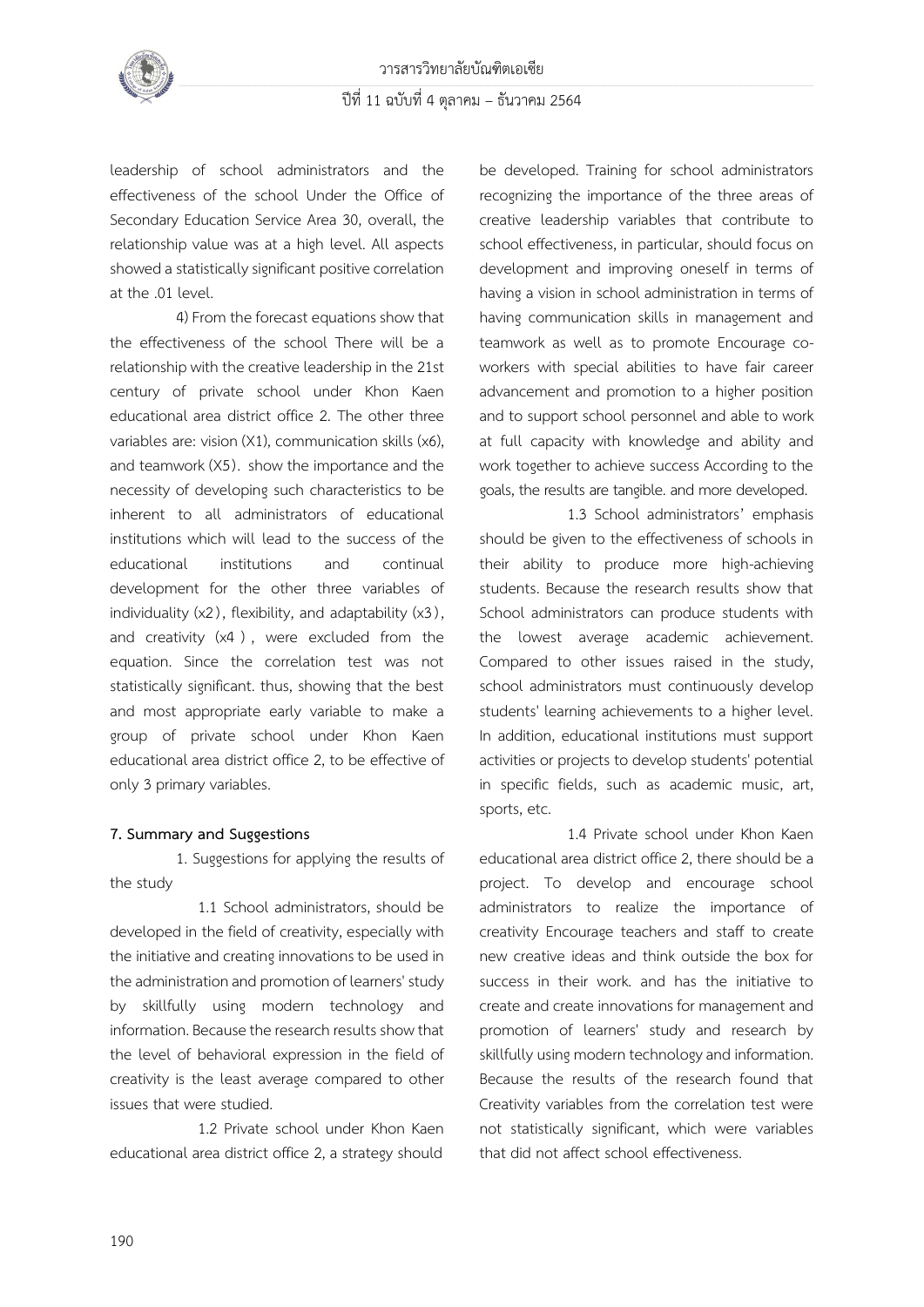

2. Suggestions for the next study

 2.1 There should be a qualitative research study. To know the facts about leadership behavior Creativity of successful school administrators Has proven results, is accepted by the community, can develop educational institutions to be truly effective by studying in the form of case studies.

 2.2 A study of creative leadership of educational institution administrators should be conducted. By studying other variables that were not taken into account, such as a focus on participation. reflecting practice Aiming for success and having a good personality, etc.

 2.3 There should be done in schools or other school districts. to obtain more appropriate and accurate information.

## **8. Reference**

- 1. Brunson, J. (2014). **21 st Century leadership skills – defined**. Retrieved May 17,2020, from http://buildingconfident leaders.com/tag/21st-centuryleadership-skills/
- 2. CCL, NASSP. (2014). **10 Skills for Successful School Leaders**. Retrieved May 23, 2020, from https://www.nassp.org/ Content/44755/TenSkills%202nd \_ed\_exec\_summ.pdf
- 3. CDPI. (2013). **21st Century Skills Leadership and Learning in the 21st Century**. Retrieved December 18, 2020 from http://classroom21.ncdpi.wikispaces. net/file/view/21st+for+Northwest+RESA +3.pdf
- 4. Chonchai Srichiang. (2016). **Organizational climate affecting the effectiveness of provincial private schools Suphanburi**. Thesis, M.A. (Educational Administration). Nakhon Pathom Rajabhat University.

5. Critical Panich. (2 0 1 5 ) . **Learning to change**. Bangkok: Siam Kalamaj Foundation

6. Delich, V. (2010). **The impact of mercosur's sanitary and phitosanitary regime on its members'institutional dynamics**. Journal of CMA Management.

7. Duangkhae Khamnok. (2016). **A Study of Creative Leadership of Educational Institution Administrators under Nakhon Ratchasima Primary Educational Service Area Office District 6.** Education Thesis Master's degree in Educational Administration, Nakhon Ratchasima Rajabhat University.

8. Jiraporn Phatphet. (2015). **Relationship between Leadership of School Administrators and Effectiveness of private schools Songkhla Province. The 6 th National Academic Hat Yai Conference.** 2 6 June 2015 Hat Yai University, Songkhla

9. Krejcie, R. V. & Morgan, D. W. (1970). **Determining Sample Size for Research Activities**. Educational and Psychological Measurement.

- 10. Kritsaphon Amranan. (2016). **A Study of Creative Leadership of School Administrators in Amphoe Mae Wong under the Nakhon Sawan Primary Educational Service Area Office, District 2.** Research Independent Master of Education Educational Administration, Nakhon Sawan Rajabhat University.
- 11. Kwanruethai Phusara. (2019). **Relationship between creative leadership of school administrators and the effectiveness of educational institutions Under the Phra Nakhon Primary Educational Service Area Office Sri Ayutthaya District 1**. Master's Degree Thesis Department of Educational Administration Phranakhon Si Ayutthaya Rajabhat University.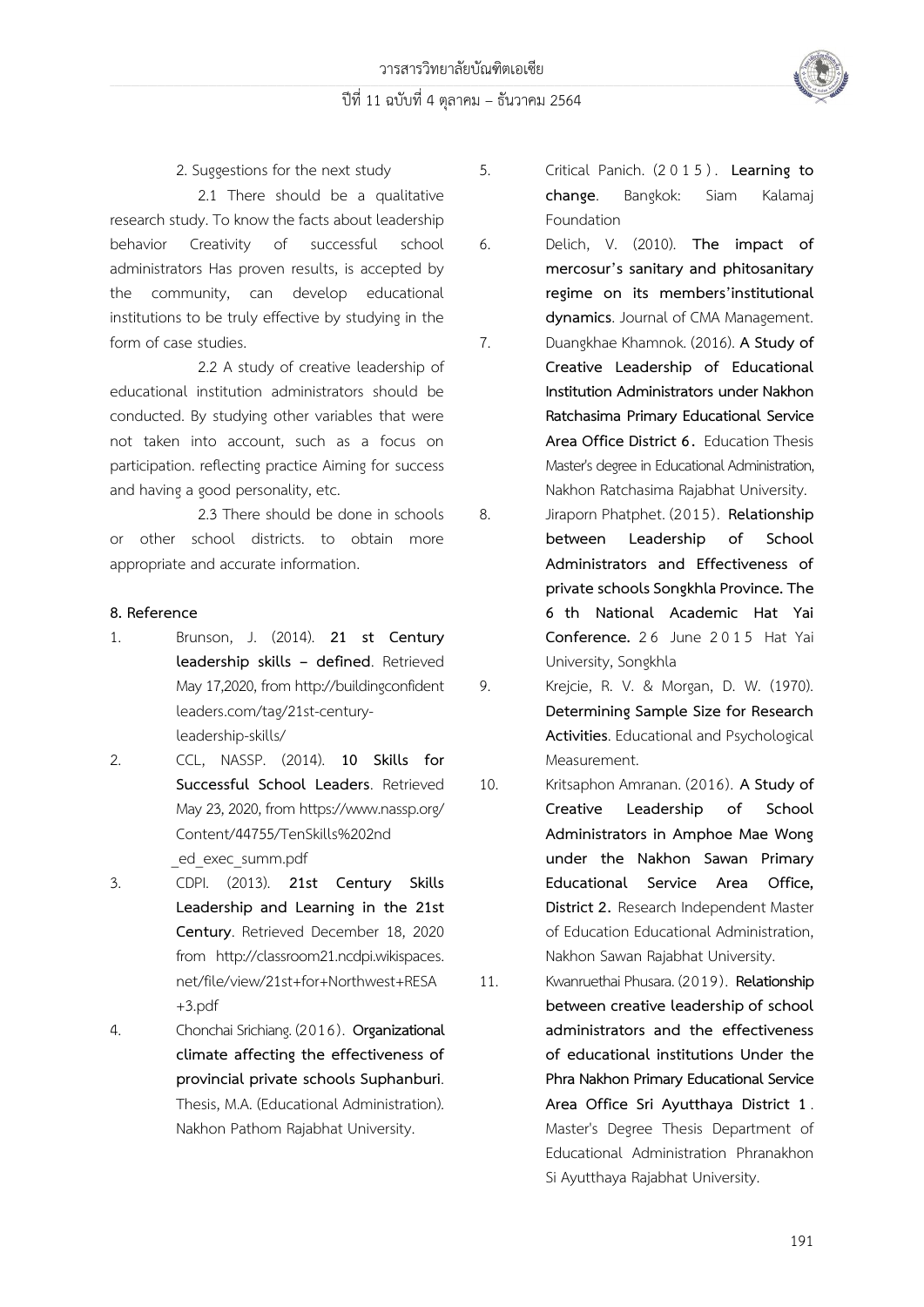

- 12. Montha Siriwong. (2 0 1 6 ) . **Creative leadership of educational institution administrators according to the opinions of teachers. Ongkharak District, Nakhon Nayok Primary Educational Service Area Office. thesis study** Master of Arts Department of Educational Administration, Pathum Thani University.
- 13. Mott, P. E. (1972). **The characteristics of effective organizations**. New York: Harper & Row.
- 14. Mungkasem, U. (2 0 0 1 ) . **The experimental chief executive officer**. A Dissertation Presented to the Graduate School Technical, University of the Philippines.
- 15. Natchanan Poonkaew. (2015). **Creative leadership of school administrators under the office Nakhon Ratchasima Primary Educational Service Area Area 7**. Master of Education ThesisDepartment of Educational Administration, Chaiyaphum Rajabhat University.
- 16. NASSP. (2015). **10 Skills for Successful School Leaders**. Retrieved May 25, 2020 from https://www.amazon.com/10-Skills-Successful-School-Leaders/dp/0882103822.
- 17. Palus, C. J., & Horth, D. M. (2005). **The leader's edge: Six creative competencies for navigating complex challenges**. San Francisco : Jossey Bass.
- 18. Podolny. (2015). **21st Century Skills : Success in Life:6 C's plus Leadership**. Retrieved January 22, 2021, from http://wanetusa.org/achieve-your-dream/ 21st-century-skills/
- 19. Pornthip Pankong. (2 0 1 6 ) . **Creative Leadership of School Administrators. under the district office Chonburi Primary Education Area, District 3 .** Master's Degree Thesis Department of Educational Administration Burapha University.
- 20. Reimer, A.(2013). **Leadership Skills for the 21st Century**. Retrieved May 25, 2020, from http://www.high-performance.com. au/newsletter-archives/leadership-Skillsfor the-21st-century/
- 21. Robbins, S.P.. (2000). **Essentials of Organizational Behavior (6th ed.)**. Upper Saddle River, NJ : Prentice-Hall.
- 22. Rutairat Boonin. (2 0 1 6 ) . **Factors Affecting School Effectiveness under the district office Chonburi Primary Education District 1** . Master's Thesis Administration Education Faculty of Education. Burapha University
- 23. Shalom. (2014). **Leadership Skills for the**  21st **Century**. Retrieved From http://cfcoaching.org/? p=537
- 24. Somchit Choosrivas. (2 0 1 9 ) . **Creative Leadership of Educational Institution Administrators Affecting Effectiveness of schools under the Kalasin Primary Educational Service Area Office, District 1**. Master of Education Thesis Department of Educational Administration Roi Et Rajabhat University.
- 25. Supap Ritbamrung. (2 0 1 3 ) . **Creative leadership of educational institute administrators that affect the school effectiveness Under the Office of Secondary Education Area 30**. Master of Education Thesis Department of Educational Administration Khon Kaen University.